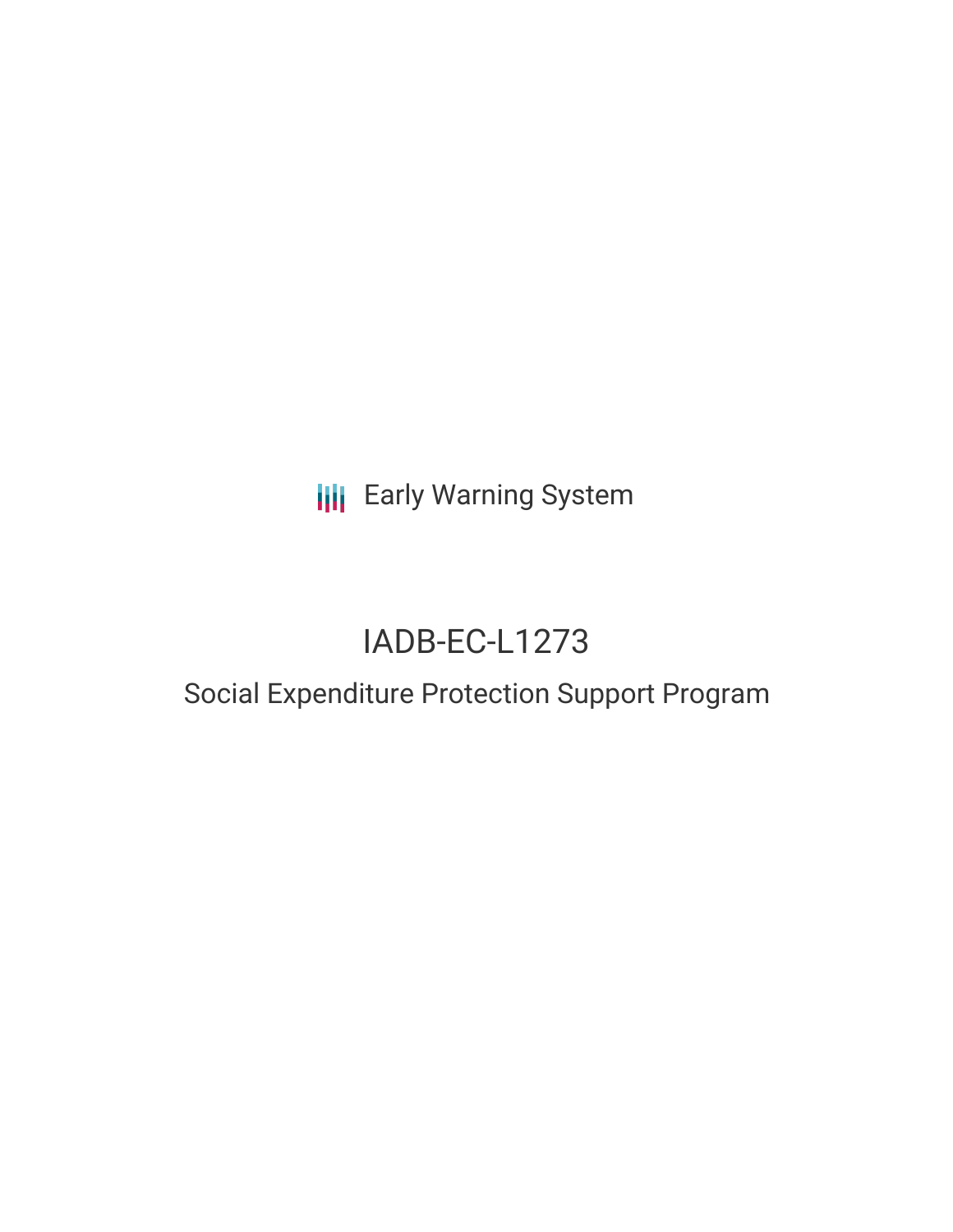

### **Quick Facts**

| <b>Countries</b>               | Ecuador                                |
|--------------------------------|----------------------------------------|
| <b>Financial Institutions</b>  | Inter-American Development Bank (IADB) |
| <b>Status</b>                  | Approved                               |
| <b>Bank Risk Rating</b>        | B                                      |
| <b>Borrower</b>                | Government of Ecuador                  |
| <b>Sectors</b>                 | Law and Government                     |
| <b>Investment Type(s)</b>      | Loan                                   |
| <b>Investment Amount (USD)</b> | \$200.00 million                       |
| <b>Project Cost (USD)</b>      | \$200.00 million                       |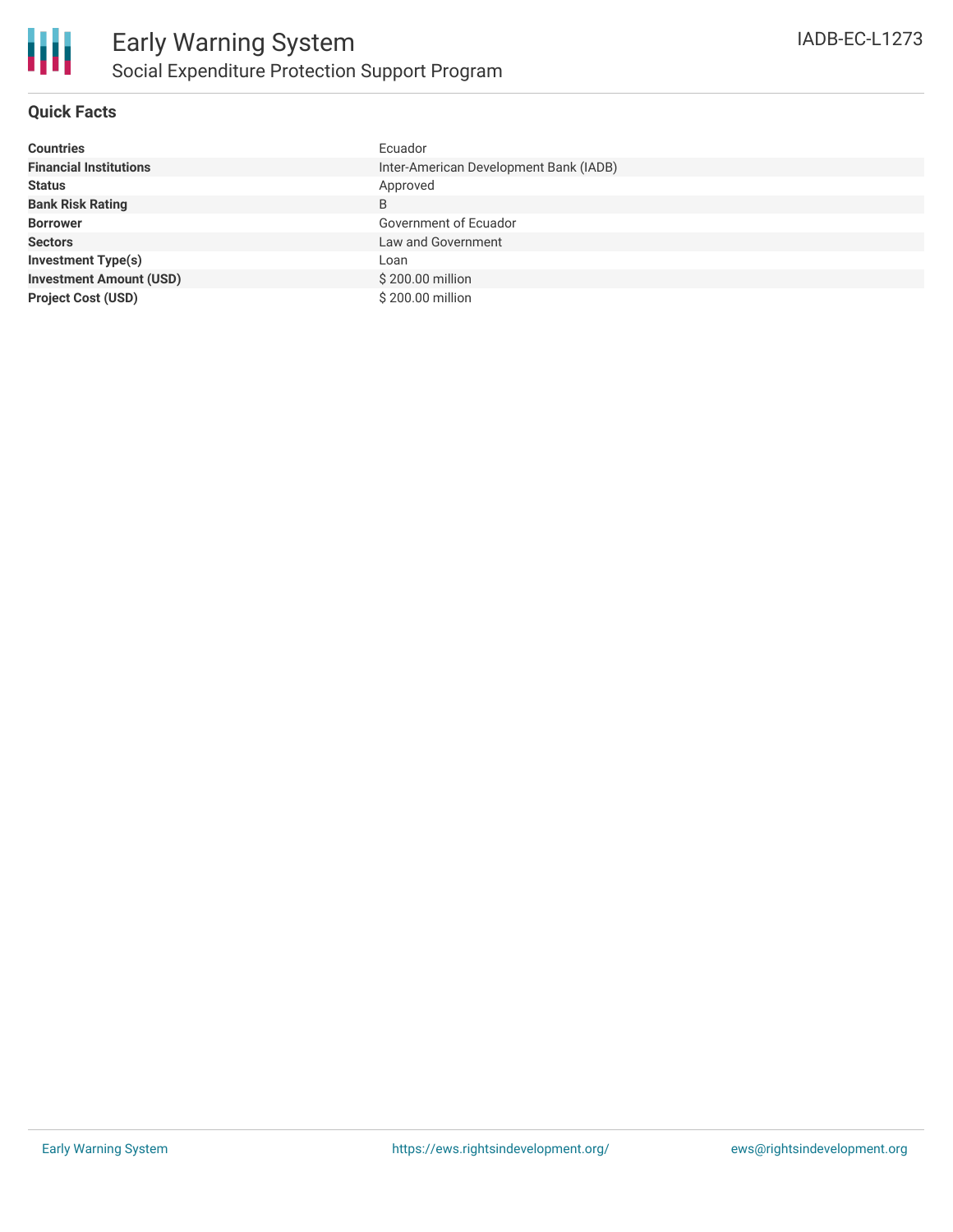

## **Project Description**

Support access to social protection for the most vulnerable segments of the population by protecting social spending in priority areas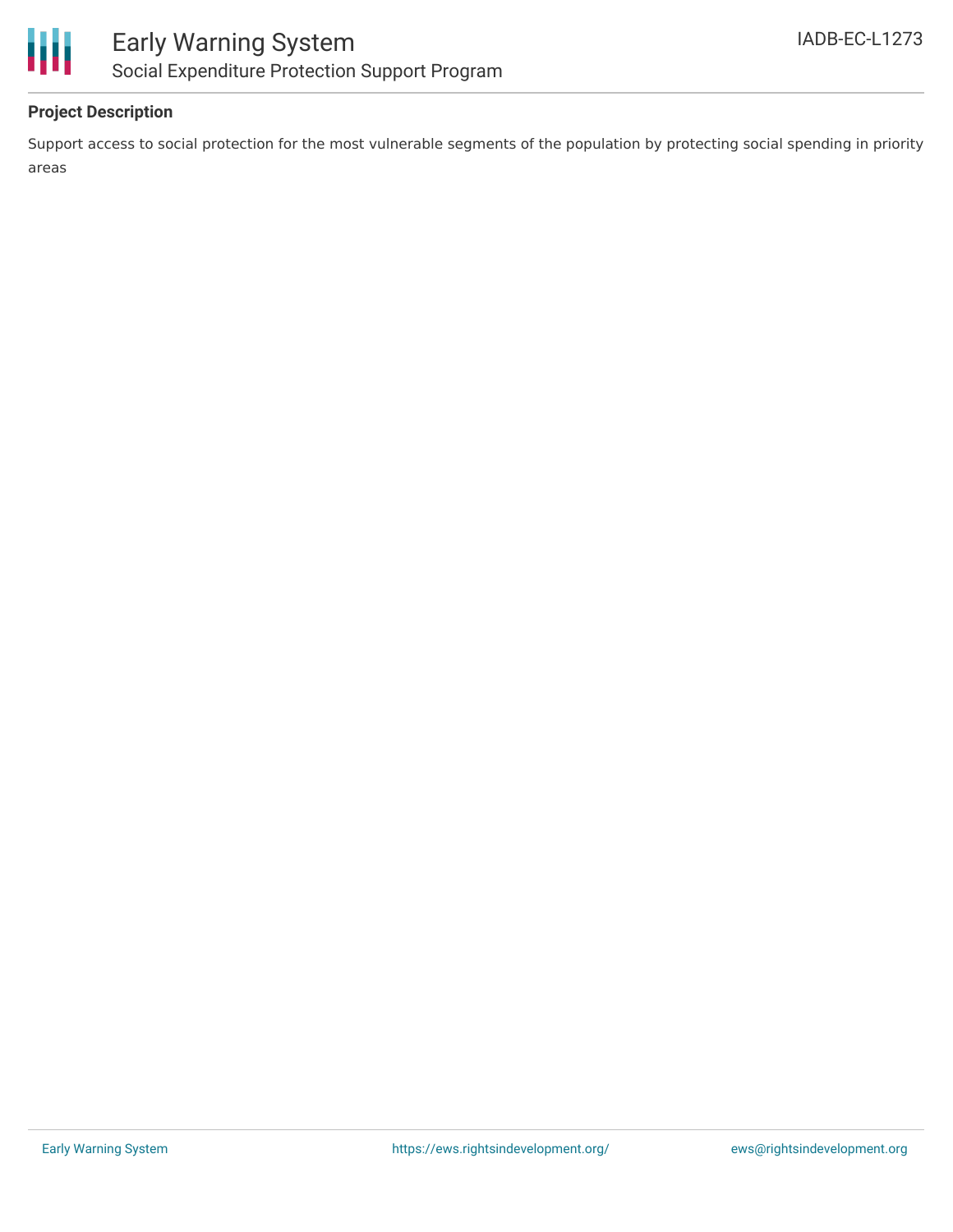

### **Investment Description**

• Inter-American Development Bank (IADB)